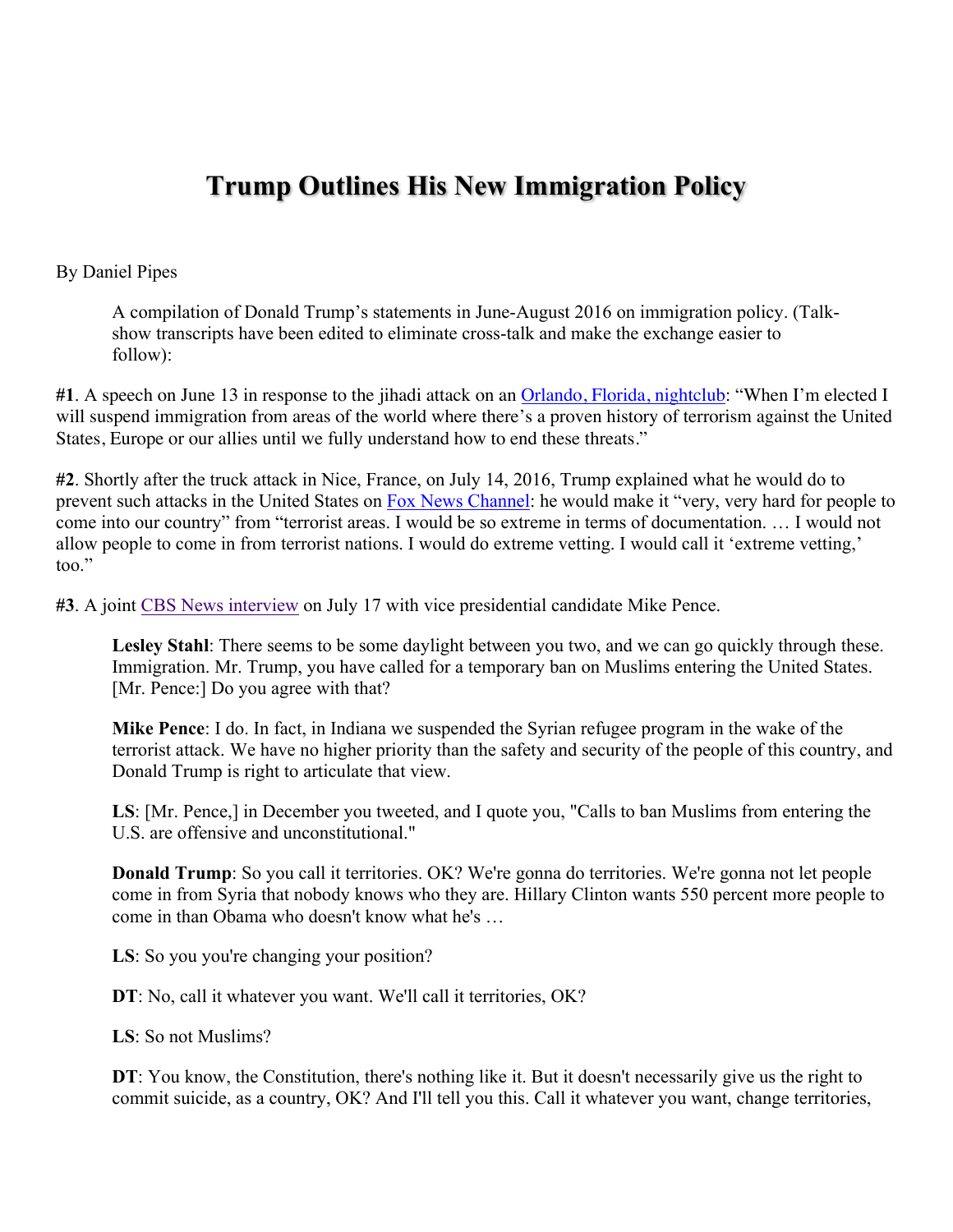but there are territories and terror states and terror nations that we're not gonna allow the people to come into our country. And we're gonna have a thing called "Extreme vetting." And if people wanna come in, there's gonna be extreme vetting. We're gonna have extreme vetting. They're gonna come in and we're gonna know where they came from and who they are.

**#4***.* Accepting the Republican Party nomination on July 21:

We must immediately suspend immigration from any nation that has been compromised by terrorism until such time as proven vetting mechanisms have been put in place. We don't want them in our country.

**#5.** The first post-nomination interview on July 24 with NBC's *Meet the Press*.

**Chuck Todd**: The Muslim ban. I think you've pulled back from it [in your acceptance speech], but you tell me. [Plays video of the sentence quoted in #2].

**Donald Trump**: I don't think so. I actually don't think it's a rollback. In fact, you could say it's an expansion. I'm looking now at territories. People were so upset when I used the word *Muslim*. "Oh, you can't use the word *Muslim*." Remember this. And I'm okay with that, because I'm [now] talking territory instead of Muslim. …

We're making it territorial. We have nations and we'll come out, I'm going to be coming out over the next few weeks with a number of the places. And it's very complex: we have problems in Germany and we have problems with France. So it's not just the countries with [*DP*: it appears Trump was going to say "a Muslim majority" but he was interrupted and did not finish the sentence].

**CT**: They've been compromised by terrorism.

**DT**: They have totally been. And you know why? It's their own fault. Because they allowed people to come into their territory. ...

**CT**: You could get to the point where you're not allowing a lot of people to come into this country from a lot of places.

**DT**: Maybe we get to that point. ... we have to be smart and we have to be vigilant and we have to be strong. We can't be the stupid people. Here's my plan, here is what I want: Extreme vetting. Tough word. Extreme vetting.

**CT**: What does that look like?

**DT**: Tough. We're going to have tough standards. And if a person can't prove that they're from an area, and if a person can't prove what they have to be able to prove, they're not coming into this country.

**#6**: Speech on fighting terrorism on Aug. 15.

A Trump Administration will establish a clear principle that will govern all decisions pertaining to immigration: we should only admit into this country those who share our values and respect our people.